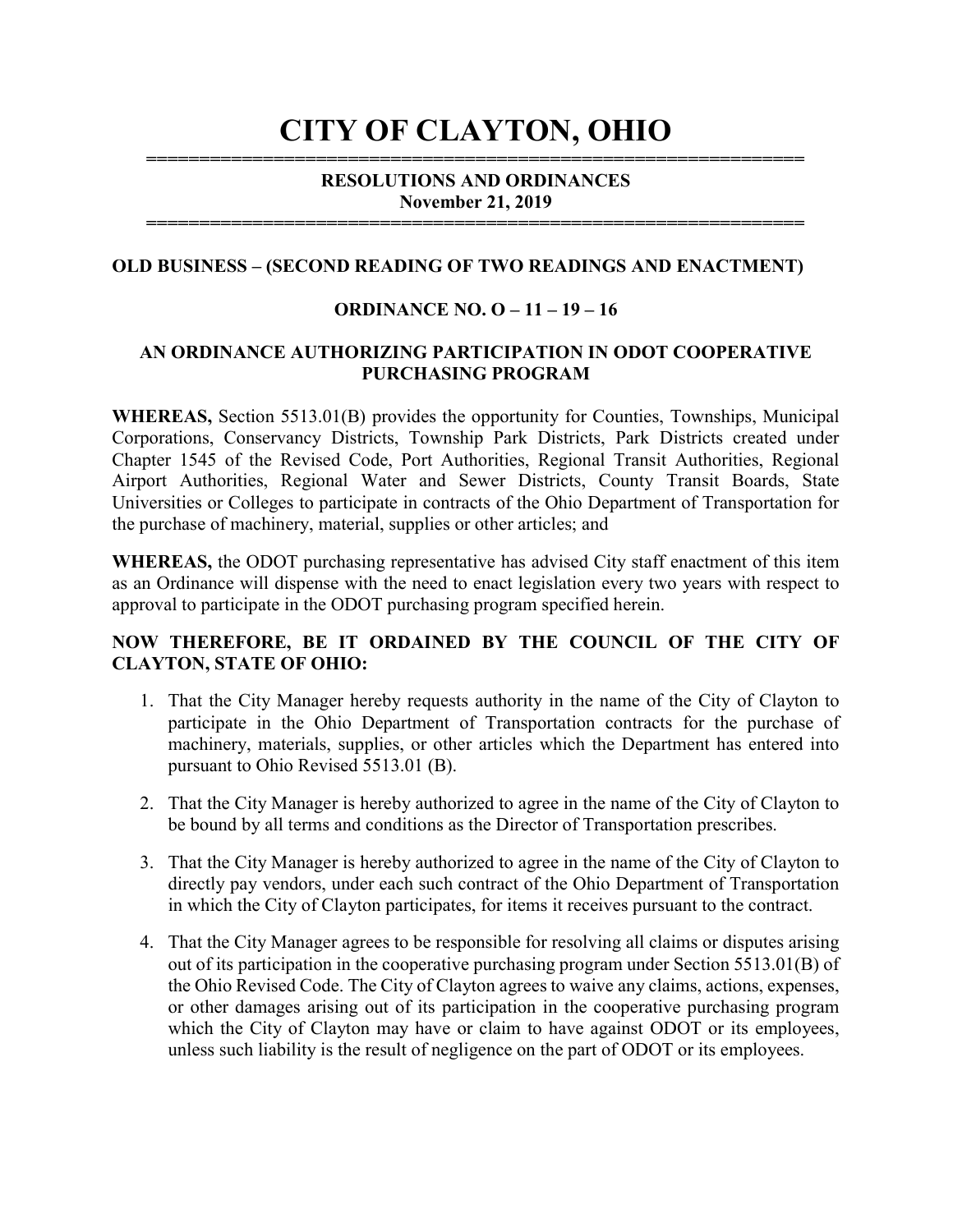- 5. That this Ordinance shall be effective as an exception to any ordinance, resolution or other legislation of the City of Clayton, Ohio, inconsistent with this Ordinance or which imposes additional requirements for effectiveness or validity.
- 6. That in accordance with Clayton Charter Section 4.031 the requirement that this enactment be read on two (2) separate days is complied with by readings on November 7, 2019 and November 21, 2019.
- 7. That in accordance with Clayton Charter Section 4.031(H) this enactment shall become effective thirty days after its second reading and enactment.

ADOPTED BY COUNCIL ON NOVEMBER 21, 2019

#### NEW BUSINESS

# ORDINANCES (EMERGENCY)(SINGLE READING AND IMMEDIATE ENACTMENT)

### ORDINANCE NO. O – 11 – 19 – 17

### AN ORDINANCE AUTHORIZING APPROVAL OF AMENDMENTS TO COLLECTIVE BARGAINING AGREEMENTS FOR PATROL OFFICERS AND SERGEANTS IN THE POLICE DEPARTMENT AND DECLARING AN EMERGENCY

WHEREAS, amendments have been negotiated to Collective Bargaining Agreements applicable to the Patrol Officers and Sergeants in the Police Department with respect to wage re-openers for the year 2020.

# NOW THEREFORE, BE IT ORDAINED BY THE COUNCIL OF THE CITY OF CLAYTON, STATE OF OHIO:

1. That the appended Amendments to the Collective Bargaining Agreements applicable to the Patrol Officers and Sergeants in the Police Department relative to wages for the year 2020 be and hereby are authorized and approved with effective dates as set forth in the Agreements.

2. That this Ordinance shall be effective as an exception to any ordinance, resolution or other legislation of the City of Clayton, Ohio, inconsistent with this Ordinance or which imposes additional requirements for effectiveness or validity.

3. That in accordance with Clayton Charter Section 4.031(B) the requirement that this enactment be read on two (2) separate days is dispensed with by affirmative vote of at least five (5) of the members of Council.

4. That, unless prompt implementation of pay rates for personnel can be achieved so as to ensure continued provision of City services, public health and safety and welfare will be detrimentally affected. Accordingly, in accordance with Charter Section 4.033(A) this ordinance is hereby declared to be an emergency measure necessary for the immediate preservation of the public peace,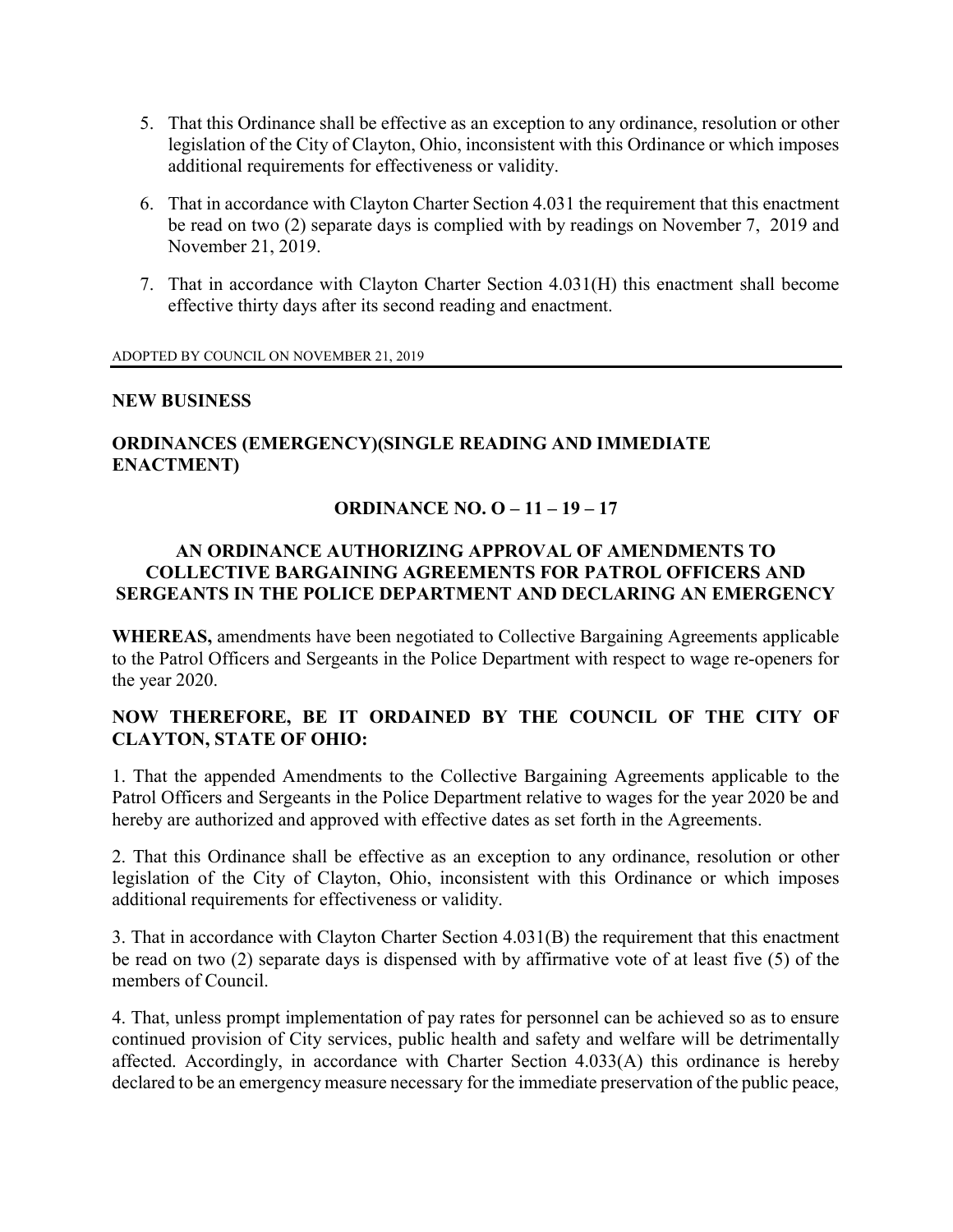health, safety and welfare of the City and shall therefore be in full force and effect from and immediately upon affirmative vote of at least five (5) of the members of Council.

ADOPTED BY COUNCIL ON NOVEMBER 21, 2019

# ORDINANCE NO. O – 11 – 19 – 18

# AN ORDINANCE AUTHORIZING APPROVAL OF AMENDMENT TO COLLECTIVE BARGAINING AGREEMENT FOR FIREFIGHTERS/PARAMEDICS IN THE FIRE DEPARTMENT AND DECLARING AN EMERGENCY

WHEREAS, via enactment of Ordinance No. O-11-19-17 on November 21, 2019, Council authorized wage increases for the Police Patrol Officers and Police Sergeants of 2.50% for 2020 and;

WHEREAS, the Collective Bargaining Agreement currently in effect for Firefighters/Paramedics states the following at Article 27 with respect to wages for 2020: "If the Police Union received a higher COL increase then 2% the Fire Union will receive the same COL increase."

# NOW THEREFORE, BE IT ORDAINED BY THE COUNCIL OF THE CITY OF CLAYTON, STATE OF OHIO:

1. That the appended Amendment to the Collective Bargaining Agreement applicable to the Firefighters/Paramedics in the Fire Department relative to wages for the year 2020 be and hereby is authorized and approved with the effective date as set forth in the Agreement.

2. That this Ordinance shall be effective as an exception to any ordinance, resolution or other legislation of the City of Clayton, Ohio, inconsistent with this Ordinance or which imposes additional requirements for effectiveness or validity.

3. That in accordance with Clayton Charter Section 4.031(B) the requirement that this enactment be read on two (2) separate days is dispensed with by affirmative vote of at least five (5) of the members of Council.

4. That, unless prompt implementation of pay rates for personnel can be achieved so as to ensure continued provision of City services, public health and safety and welfare will be detrimentally affected. Accordingly, in accordance with Charter Section 4.033(A) this ordinance is hereby declared to be an emergency measure necessary for the immediate preservation of the public peace, health, safety and welfare of the City and shall therefore be in full force and effect from and immediately upon affirmative vote of at least five (5) of the members of Council.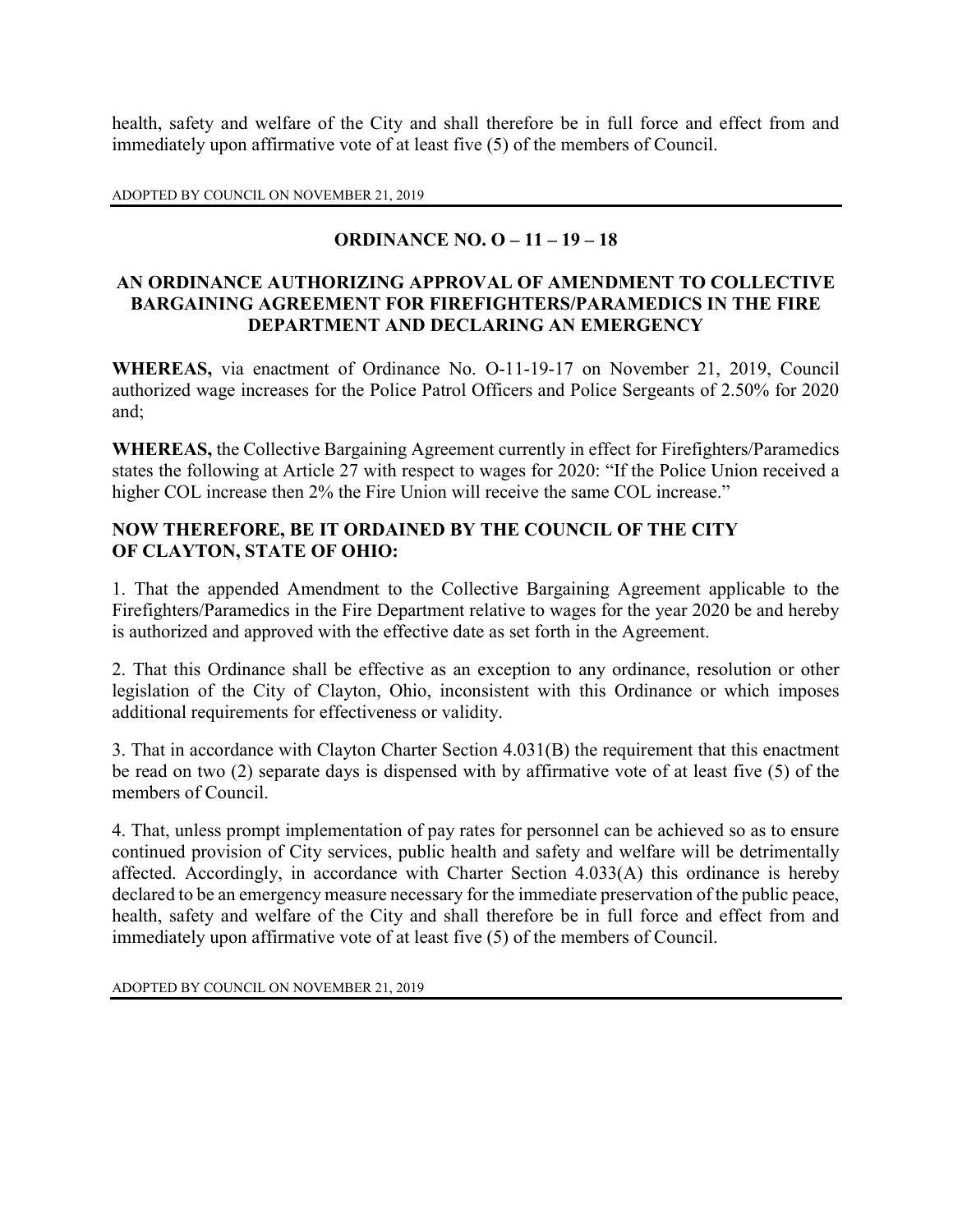#### RESOLUTIONS (SINGLE READING AND IMMEDIATE ENACTMENT)

# RESOLUTION NO.  $R - 11 - 19 - 72$

# A RESOLUTION AUTHORIZING A TEN-YEAR PARTICIPATION AGREEMENT WITH THE MONTGOMERY COUNTY ECONOMIC DEVELOPMENT/GOVERNMENT EQUITY (ED/GE) PROGRAM

WHEREAS, the Board of County Commissioners of Montgomery County, Ohio established Economic Development/Government Equity (ED/GE) program in 1992 to spur economic growth as well as create regional cooperation between its jurisdictions;

WHEREAS, cooperation and coordination between the County and the Program Members is intended to promote economic health and improve the economic opportunities of the people in Montgomery County by assisting in the establishment or expansion within the County of industrial, commercial, or research facilities and by creating and preserving job employment opportunities for the people of Montgomery County;

WHEREAS, the Economic Development/Government Equity (ED/GE) program has been in effect since 1992 and is scheduled for another renewal for the period January 1, 2020 through December 31, 2029;

WHEREAS, the Montgomery County program guarantees that no member jurisdiction will ever contribute more funding than it will receive;

WHEREAS, the City of Clayton has received positive return on investment from participation to date in the ED/GE program, and anticipates many more worthwhile economic development projects forthcoming from continuing participation; and

WHEREAS, it is in the best interest of the City to enter into the ED/GE program participation agreement;

NOW, THEREFORE, BE IT RESOLVED BY THE COUNCIL OF THE CITY OF CLAYTON, COUNTY OF MONTGOMERY, STATE OF OHIO, AS FOLLOWS:

- 1. The City Manager is authorized on behalf of the City to enter into an ED/GE Participation Agreement with Montgomery County for a 10-year period beginning January 1, 2020 through December 31, 2029, and to execute collateral agreements directly relating to such participation.
- 2. That this resolution shall be in full force and effect at the earliest date allowed by law.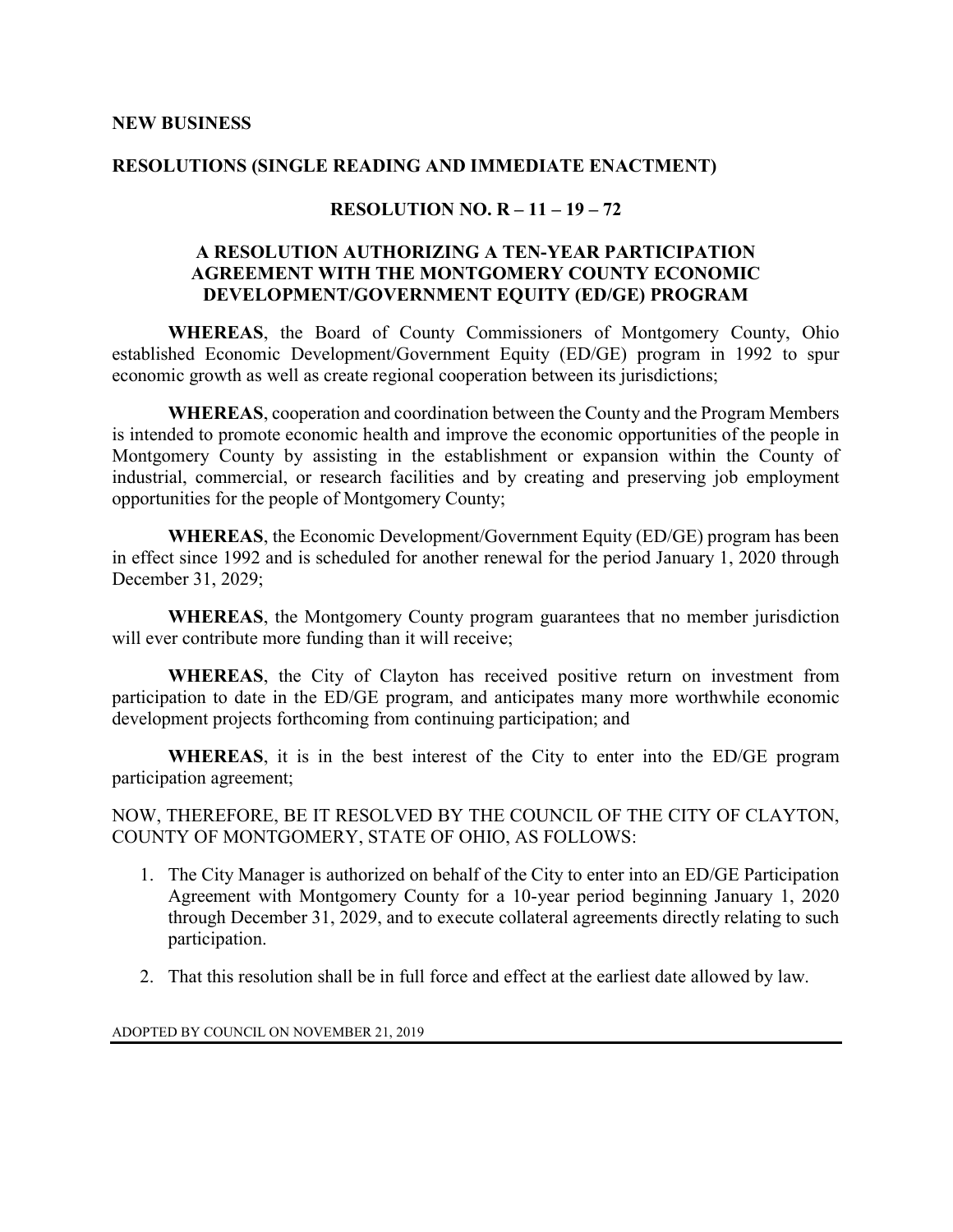# RESOLUTION NO.  $R - 11 - 19 - 73$

# A RESOLUTION AUTHORIZING THE CITY OF CLAYTON TO ENTER INTO A CONTRACT WITH THE MONTGOMERY COUNTY PUBLIC DEFENDER

WHEREAS, R.C. 120.14(E) permits the City to enter into an annual contractual arrangement with the Montgomery County Public Defender to provide legal representation for indigent persons charged with a violation of a municipal ordinance.

# NOW THEREFORE, BE IT RESOLVED BY THE COUNCIL OF THE CITY OF CLAYTON, STATE OF OHIO:

1. That the City is hereby authorized to enter into a contract for 2020 with the Montgomery County Public Defender upon such terms and conditions as are substantially similar to those appended hereto and made a part hereof.

ADOPTED BY COUNCIL ON NOVEMBER 21, 2019

# RESOLUTION NO. R – 11 – 19 – 74

# A RESOLUTION AUTHORIZING THE CITY MANAGER TO ACCEPT PROPOSAL OF AND ENTER INTO AN AGREEMENT WITH SUPERIOR DENTAL CARE FOR THE PROVISION OF GROUP DENTAL INSURANCE BENEFITS FOR THE PERIOD JANUARY 1, 2020 TO DECEMBER 31, 2020

WHEREAS, working with the City's insurance broker, dental insurance quotes were received from potential carriers; and

WHEREAS, City Staff and the City Manager recommends for acceptance as most beneficial and favorable to the City, the proposal submitted by Superior Dental Care for the period January 1, 2020to December 31, 2020.

# NOW THEREFORE, BE IT RESOLVED BY THE COUNCIL OF THE CITY OF CLAYTON, STATE OF OHIO:

1. That the renewal proposal from Superior Dental Care for the provision of group dental insurance benefits from January 1, 2020 to December 31, 2020 with monthly premium cost not to exceed \$23.66 per employee plan and \$72.66 per multi-enrollee plan is hereby approved and accepted and the City Manager and Finance Director are hereby authorized to enter into the proposed Insurance Agreement to effect said coverage.